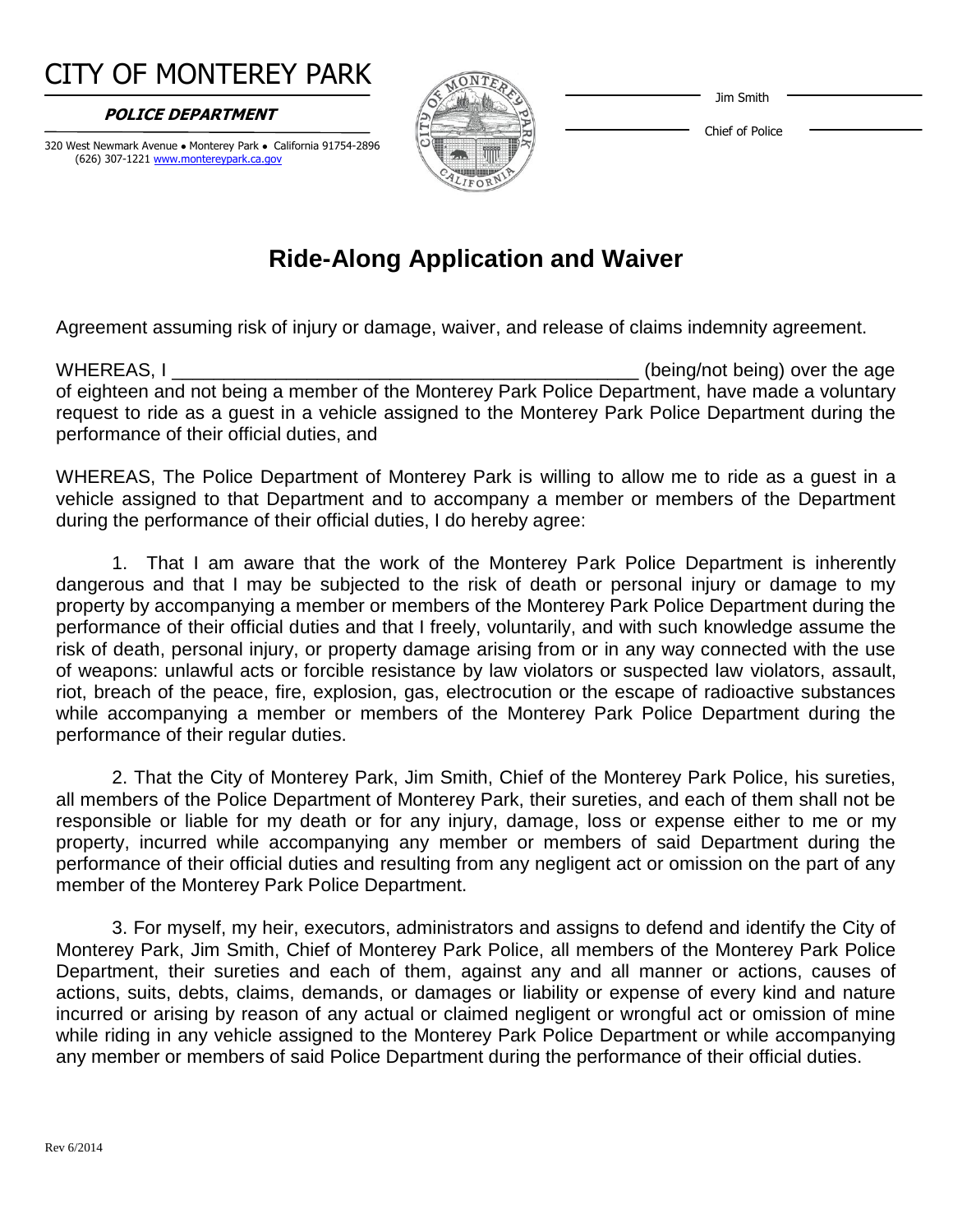#### Release of Claims Indemnity Agreement cont.

I hereby represent that I have carefully read and understand the contents of this document and sign the same of my own free will.

| Last Name (printed)                                                                                                                                                                                                                                                                                                                                                        | First | Middle                                            | D.O.B.                             |
|----------------------------------------------------------------------------------------------------------------------------------------------------------------------------------------------------------------------------------------------------------------------------------------------------------------------------------------------------------------------------|-------|---------------------------------------------------|------------------------------------|
|                                                                                                                                                                                                                                                                                                                                                                            |       |                                                   | Male / Female                      |
| Signature                                                                                                                                                                                                                                                                                                                                                                  |       |                                                   | Circle one                         |
| Signature of Parent/Guardian if applicant is a minor                                                                                                                                                                                                                                                                                                                       |       |                                                   |                                    |
| <b>Address</b>                                                                                                                                                                                                                                                                                                                                                             |       | City                                              |                                    |
| $\begin{picture}(20,10) \put(0,0){\line(1,0){10}} \put(15,0){\line(1,0){10}} \put(15,0){\line(1,0){10}} \put(15,0){\line(1,0){10}} \put(15,0){\line(1,0){10}} \put(15,0){\line(1,0){10}} \put(15,0){\line(1,0){10}} \put(15,0){\line(1,0){10}} \put(15,0){\line(1,0){10}} \put(15,0){\line(1,0){10}} \put(15,0){\line(1,0){10}} \put(15,0){\line(1$<br><b>Phone Number</b> |       |                                                   | <b>Identification Number/State</b> |
|                                                                                                                                                                                                                                                                                                                                                                            |       |                                                   |                                    |
| Requested date and time of ride-along                                                                                                                                                                                                                                                                                                                                      |       | CAUTION READ THIS DOCUMENT IN FULL BEFORE SIGNING |                                    |
|                                                                                                                                                                                                                                                                                                                                                                            |       | <b>FOR OFFICE USE ONLY</b>                        |                                    |
|                                                                                                                                                                                                                                                                                                                                                                            |       |                                                   | Date: __________________           |
|                                                                                                                                                                                                                                                                                                                                                                            |       |                                                   | Date: ____________________         |
|                                                                                                                                                                                                                                                                                                                                                                            |       |                                                   |                                    |
|                                                                                                                                                                                                                                                                                                                                                                            |       |                                                   |                                    |
|                                                                                                                                                                                                                                                                                                                                                                            |       |                                                   |                                    |
|                                                                                                                                                                                                                                                                                                                                                                            |       | $\sqrt{1000 + 14u + 14u + 20u + 1}$               |                                    |

| <b>JDIC Check Attach Negative Printout</b> | Initial |
|--------------------------------------------|---------|
| Want / Warrant                             |         |
| Criminal History Rap #                     |         |
| Juvenile History JAI #                     |         |